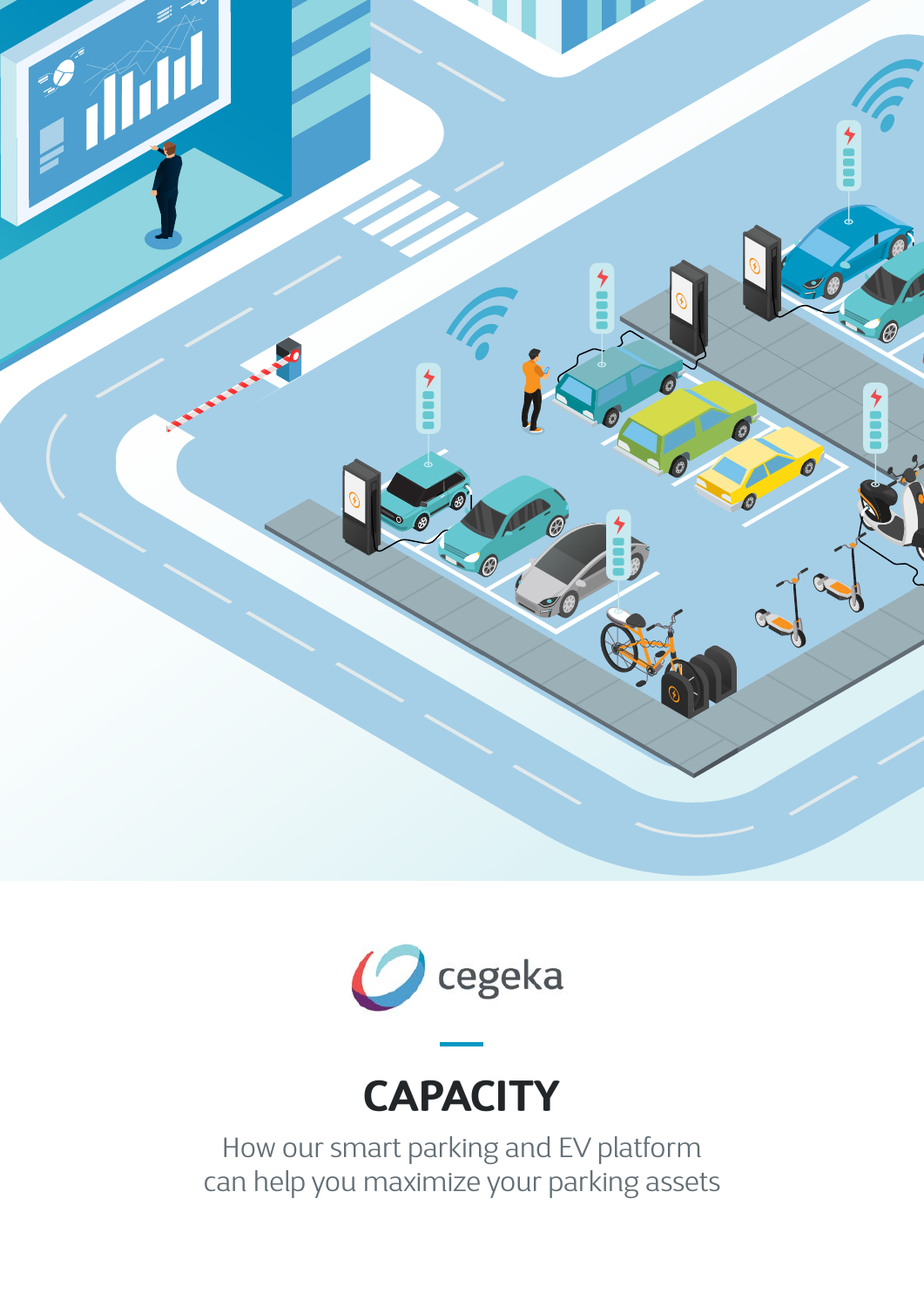As a parking owner and operator, you know better than anyone the difficulties that come with **managing and operating parking locations**.

Spaces are scarce, users complain about difficult access or being stranded at the exit, mobility services and payments are fragmented, invoicing your tenants is a lot of work…

### **With office use, customer demands, mobility trends and technology changing ultra-fast, parking is set to change too …**

What if your parking locations could intelligently identify drivers and behave according to the tenants' preferences? What if it could reallocate and optimize space based on real time demand and supply and self-correct? What if drivers could reserve their parking spot online in advance, access super easily, plug in and charge their electric vehicles (EV), and digitally pay for all their mobility services all at once?

The cloud-based Capacity platform helps you do just that – and much more, in a seamless, frictionless way, boosting your ROI and removing all the hassle.

From business parks, mixed-use developments, campuses, all the way to retail real estate: wherever your buildings are located, make sure to futureproof them and do it in a smart way.

**Explore true smart parking and e-charging with Capacity**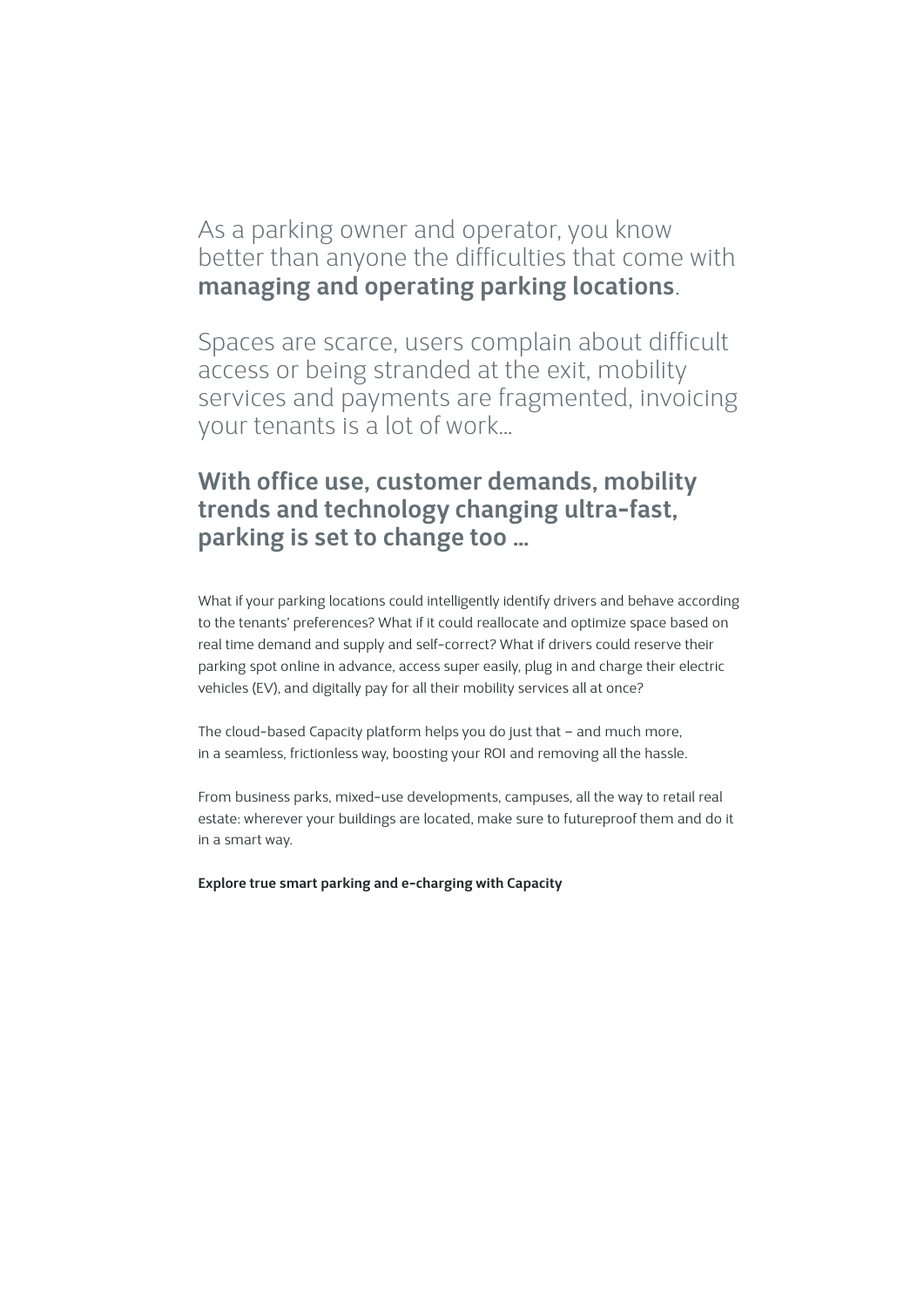# **Market trends**

**As our world is changing faster than ever, so is our mobility – and consequently, the parking landscape. The following trends are shaping the future of parking.**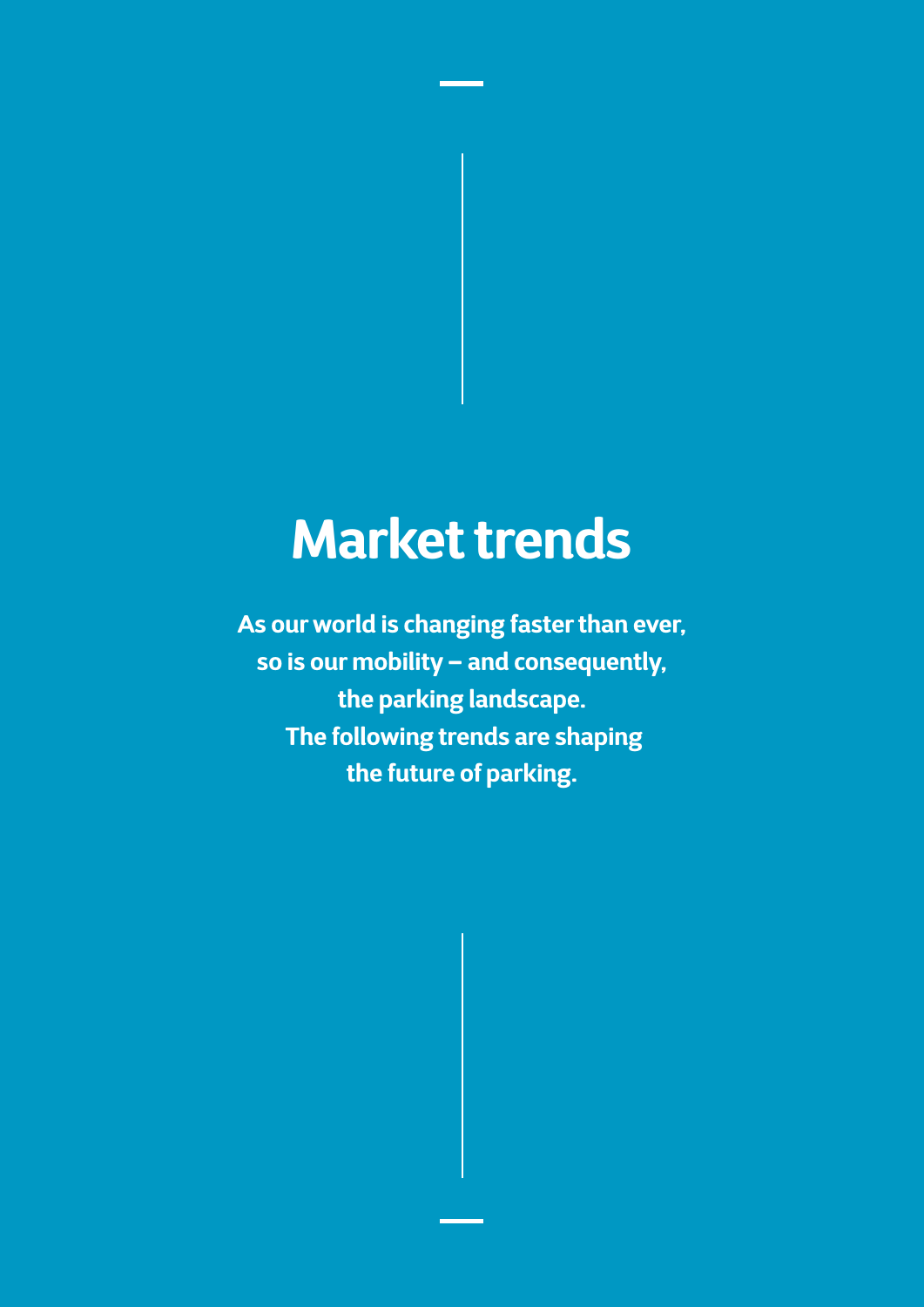#### **1. Businesses are shifting to hybrid work**

Office parking used to be scarce, and it was a privilege for employees to have their own private parking spaces. That has now changed, as the coronavirus pandemic has accelerated the hybrid work trend. With long-term office parking rental agreements being less preferable now, how do you, as a building owner, ensure optimal use of your parking space capacity?

*"The shift to a hybrid world of work spurs a need for flexible use of office and parking spaces – and, consequently, solutions to flexibly manage parking capacity."* 



electric cars sold in 2020 vs. 20191

#### **2. The rise of electric vehicles**

Fueled by a growing awareness of climate change, consumers and businesses are seeking alternative modes of transport. As the number of EV charging points increases, EV battery life extends, and carmakers add more new EV models to their lineup, the demand for EVs is growing fast.

> *With EV adoption increasing rapidly, easy charging solutions that are fully integrated to the parking system are becoming a must in every parking lot.*

#### **3. Consumers demand instant, digital experiences**

Digitalization is fundamentally changing how society operates. Today's consumers have embraced technology at a rapid pace and have come to expect instant, seamless, digital, and mobile-first experiences.

> *Future-proof parking systems must be open, cloud-based, connected, mobile-first, AI-driven and intelligent.*

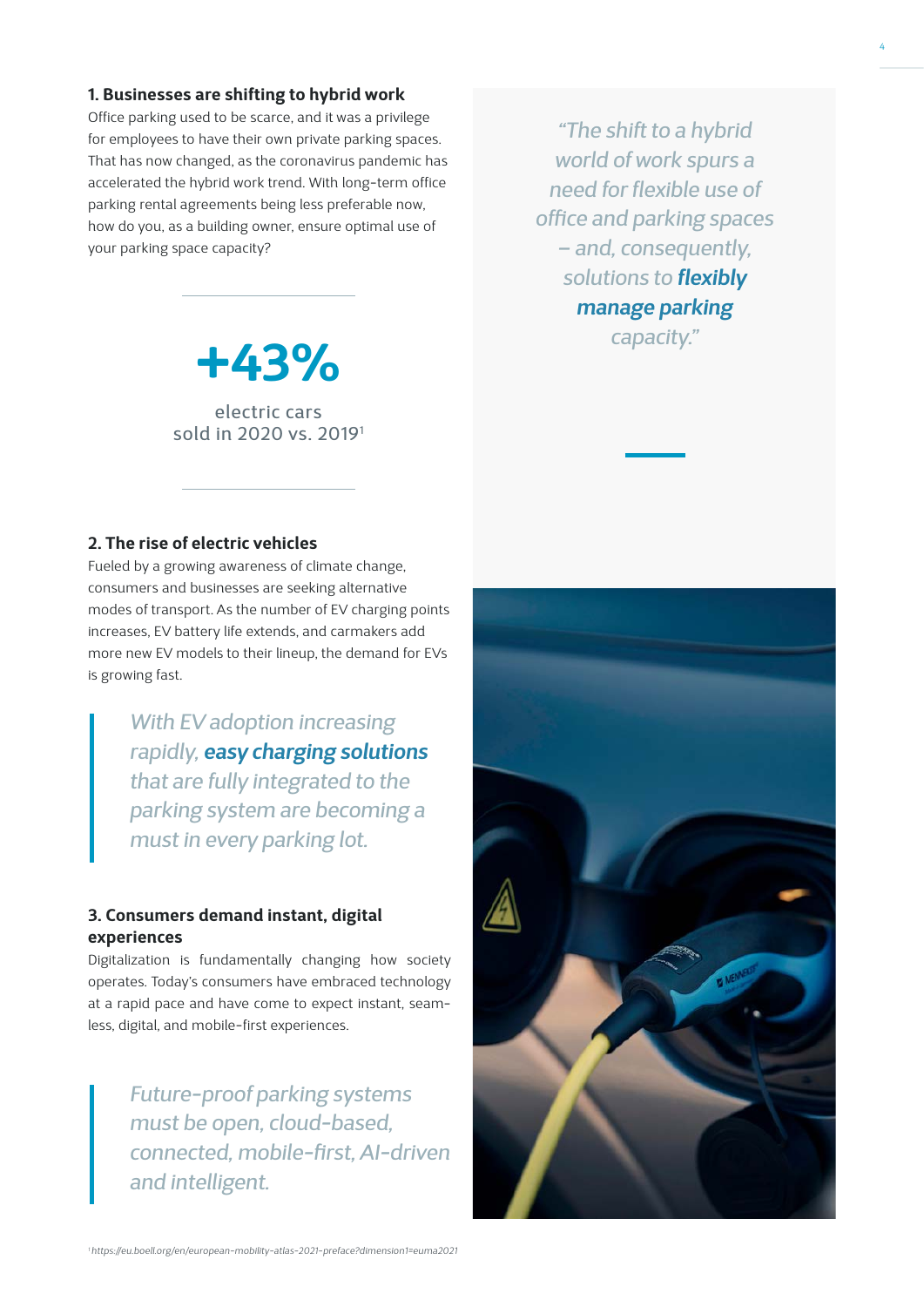

#### **4. From on-street to off-street parking spots**

Cities are increasingly banning on-street parking spots in order to make the city a more enjoyable place for cyclists and pedestrians. To offset the declining number of on-street parking places, some cities require commercial and residential buildings to provide a minimum number of off-street parking spaces.

#### **5. Mixed-use development and multi-mobility are growing trends**

Many new real estate development projects blend living, working, recreation and culture in one, single building. When it comes to mobility, mixed use is on the rise too: cars, e-bikes, e-vehicles and e-steps increasingly coexist on the same roads and public spaces – including parking lots.

> *As mixed environments are complex to manage, parking systems need to become smarter and integrate with third-party solutions.*

*As cities are reclaiming their streets, more – and more flexible – off-street parking spots are needed.*

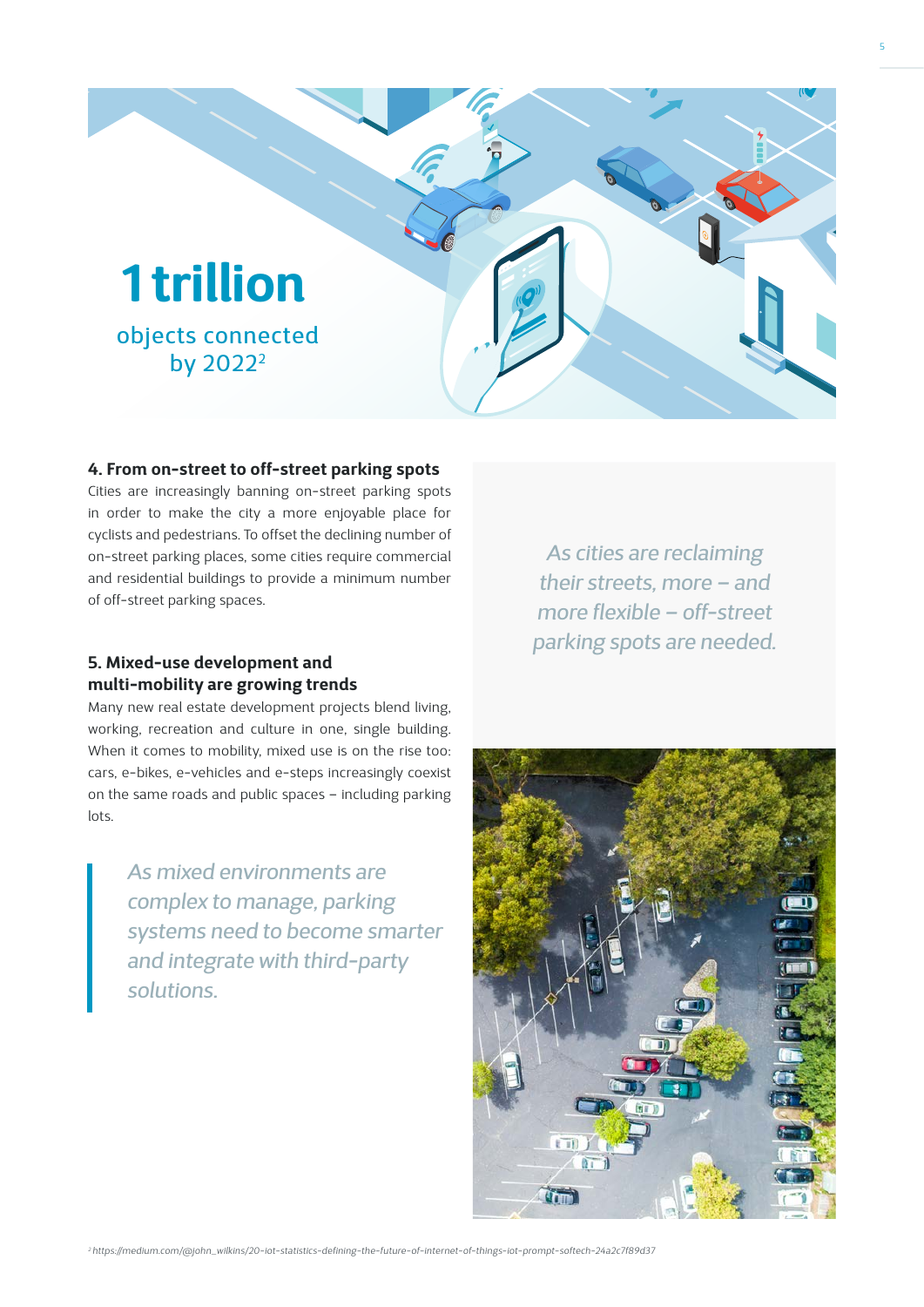# **Benefits of a smart parking management platform**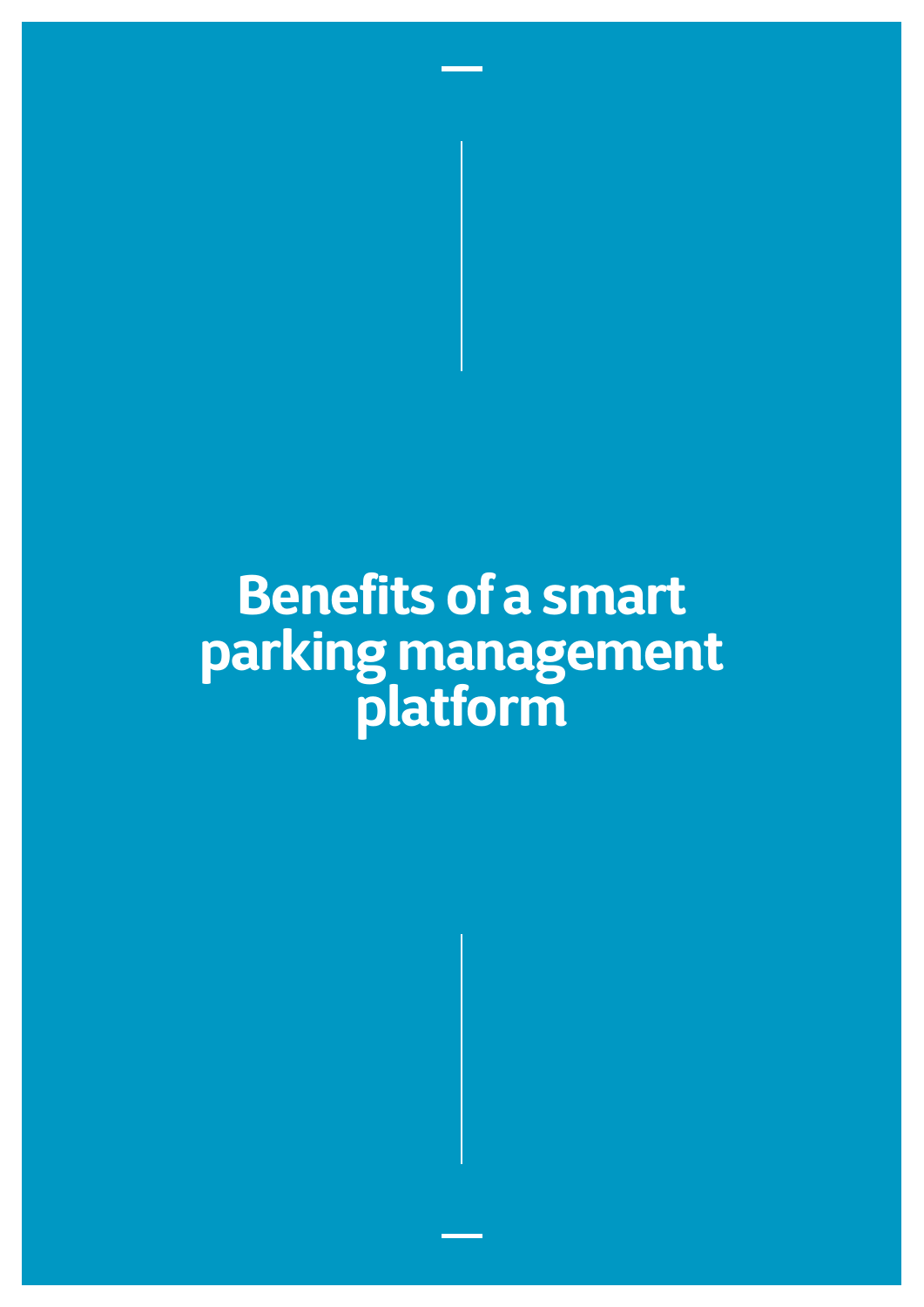### **As an owner or operator of parking assets, you know the challenges that come with managing and monetizing your assets today better than anyone.**

### **Here's how the Capacity platform can help you tackle them – or even more: how it offers opportunities to boost your ROI.**

#### **Generate new sources of revenue and maximize the return on your assets**

Since the cost per parking space is high, you want to ensure an optimal occupancy rate. Yet how can you make sure your parking spots are rented out to the max, while trends like hybrid working require more parking flexibility? And are there ways to make your parking infrastructure more profitable?

- Flexible rental agreements and subscriptions
- **→ Dynamic capacity**
- **→ Smart allocation**
- → Integration with EV charging, payment platforms, invoicing systems, etc.

#### Capacity lets you make the best possible use of your parking space and monetize your assets in multiple ways, by:

- offering flexible rental agreements and subscriptions
- reallocating capacity among your tenants
- creating commercial opportunities providing new integrated payment options
- opening up underutilized space to all types of users
- offering new services, like EV charging

|                    | capacity                            | corda<br>campus |                             |    |                                                       |               |                       |                    |                                   |        |                            | <b>John Doe</b><br>MOBILITY FILM | $\omega$ |  |
|--------------------|-------------------------------------|-----------------|-----------------------------|----|-------------------------------------------------------|---------------|-----------------------|--------------------|-----------------------------------|--------|----------------------------|----------------------------------|----------|--|
| $\Omega$<br>$\Box$ | Dashboard<br>Session income         |                 | <b>Active sessions</b>      |    |                                                       |               |                       |                    |                                   |        | ø<br>Last refresh: 10:21   |                                  |          |  |
| ASSISTANCE         |                                     | Q Search        |                             |    | U Tenant: All U<br>Type: All<br>< All > Location: All |               |                       |                    | Action needed: All A              |        | All fitors<br>Clear fiters |                                  |          |  |
| $\alpha$           | Driver lookup<br>Hardware controls  |                 | AD.<br>Type :               |    | Registered as                                         | Organization: | Parking location [41] | Start Date : ::    | Action needed<br>No action needed |        | To be paid by              | Status :                         |          |  |
| ٣<br>$\odot$       | Active sessions                     |                 | p)                          |    | ο<br>Visitor                                          | Cegeka        | Main parking          | 22/03/2021 - 10:00 |                                   |        | Cegeka                     | Running >                        |          |  |
|                    | MANAGEMENT                          |                 | P.                          |    | Employee                                              | Cegeka        | Main parking          | 22/03/2021 - 10:00 | 3h15m                             | Free   | Cegeka                     | $P$ unning $\rightarrow$         |          |  |
| $\triangle$        | Access management                   |                 | P                           |    | Unknown.                                              | a,            | Main parking          | 22/03/2021 - 10:00 | 3h15m                             | €11.55 | <b>Driver</b>              | Running $\rightarrow$            |          |  |
| a                  | Driver pool                         |                 | P.L                         | 量  | Unknown.                                              | $\sim$        | Main parking          | 22/03/2021 - 10:00 | 3h15m                             | €11.55 | Driver                     | Delayed $\rightarrow$            |          |  |
| G<br>œ             | Capacity management<br>Reservations |                 | <b>P.S.</b>                 | Ð  | Employee                                              | Cegeka        | Main parking          | 22/03/2021 - 10:00 | 3h15m                             | Free:  | Cegeka                     | Running -                        |          |  |
|                    | <b>MANAGEMENT</b>                   |                 | (P)                         | 磁  | Unknown                                               |               | Main parking          | 22/03/2021 - 10:00 | 3h15m                             | 611.55 | Driver                     | Running +                        |          |  |
| ®                  | Mobility Hubs                       |                 | P                           | ₩  | Employee                                              | Cegeka        | Main parking          | 22/03/2021 - 10:00 | 3h15m                             | Free:  | Cegeka                     | Running -                        |          |  |
| æ                  | My customers                        |                 | P. S.                       | 益  | Unknown                                               | $\sim$        | Main parking          | 22/03/2021 - 10:00 | 3h15m                             | €11.55 | Driver                     | Running +                        |          |  |
|                    | Pricing                             |                 | $\left  \mathbf{p} \right $ |    | <b>Unknown</b>                                        | in.           | Main parking          | 22/03/2021 - 10:00 | 3h15m                             | €11.55 | Driver                     | Detayed $\rightarrow$            |          |  |
|                    |                                     |                 | P. L                        | G) | Unknown.                                              | $\sim$        | Main parking          | 22/03/2021 - 10:00 | 3h15m                             | €11.55 | Driver                     | Running >                        |          |  |
|                    | Settings                            |                 |                             |    |                                                       |               |                       |                    |                                   |        | Rows per page: 10 -        | $1-10$ of $3$                    | $\Theta$ |  |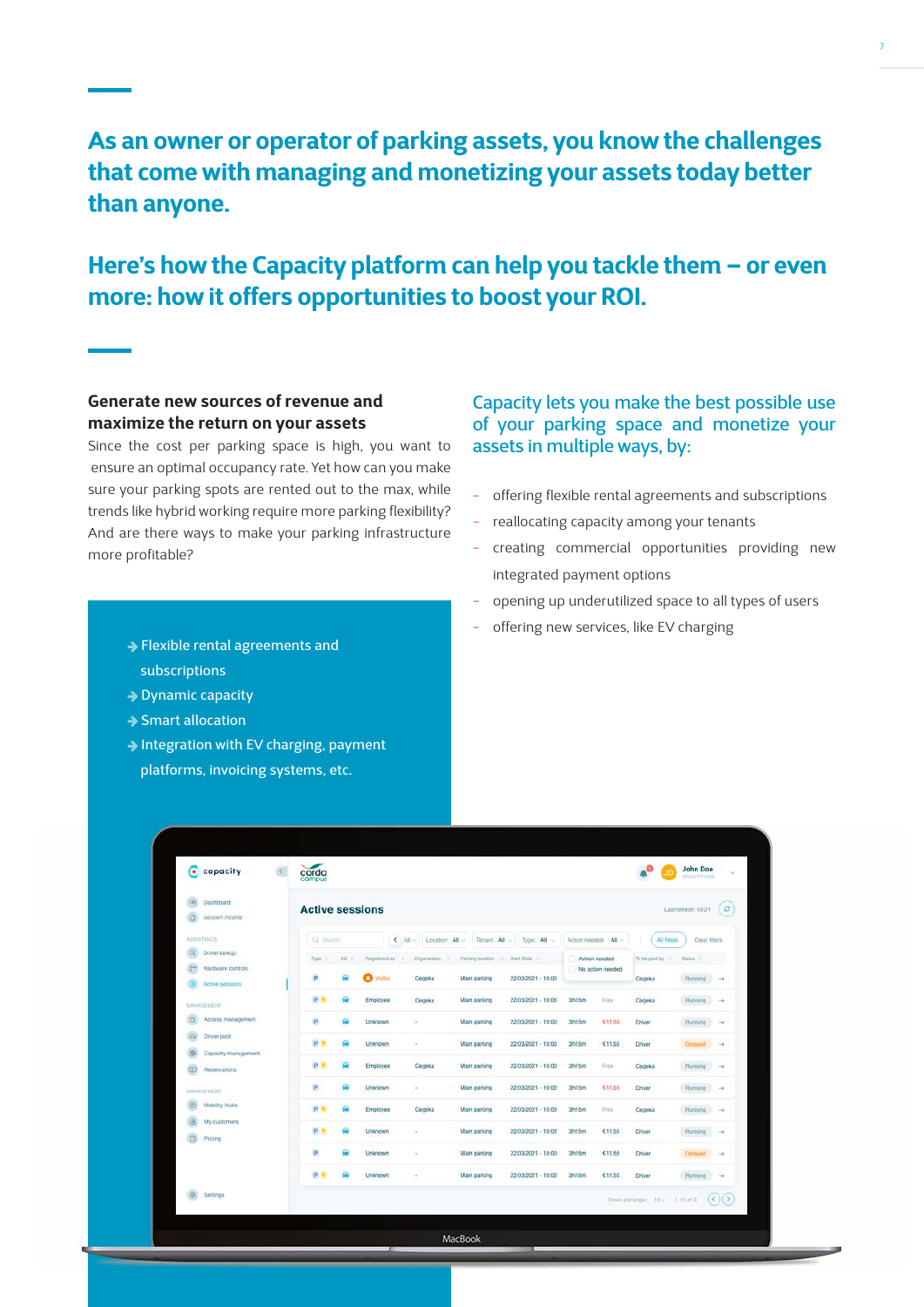#### **Help parking operators manage parking spaces with ease**

The operation and maintenance of a parking facility is complex. Manual processes, malfunctioning hardware, and complex customer journeys are recurring frustrations. While there is a growing array of tools and solutions on the market to help parking operators, these are hard to integrate or limited in their capabilities, which increases costs and complexity and makes it impossible for you to grasp new business opportunities.

Capacity is a user-friendly, self-operating, smart platform that uses the power and flexibility of software to take over your operators' daily tasks – and is, by the way, pretty darn easy to install and configure.

#### **Ensure a seamless digital parking experience for your tenants and visitors**

From being stuck in front of a blocked barrier, looking for a spot and maneuvering the car in a tight space, to desperately searching for their parking ticket: many users find parking frustrating. And nowadays, they're used to utter convenience. How can you provide your tenants as well as other visitors – be it office workers and residents or occasional shoppers – an exceptional parking experience?

Capacity takes the friction out of parking. It provides administrators and drivers with a user-friendly, mobile-ready system that enables smooth entry and exit via automatic plate recognition and contactless digital payments, working seamlessly together with other platforms.

- Enhanced AI license plate recognition
- **→ Advanced smart access logic**
- Automatic Blacklisting
- Remains operational when disconnected from the internet
- → Self-service portal for admins and end-users parking
- → Digital and mobile ready
- $\rightarrow$  Intuitive and simple
- → Self-registration, reservations, payments and more

#### Integration with existing hardware and third-party systems:

- **Parking resellers**
- **Workspace management systems**
- **Access management and security systems**
- **Payment Service Providers and Terminals**
- **EV charging and e-Roaming networks**

#### **Parking and EV charging become one**

There's no escaping the trend towards E-mobility. Access to charging stations is a must to drive the adoption of electric vehicles. Does your parking lot provide the charging services that EV drivers are looking for? Can you provide them with a frictionless charging experience?

*Make sure that smart parking and EV charging work seamlessly together from start to finish, managing all operations and invoicing under the same platform – in order to provide one single customer experience.*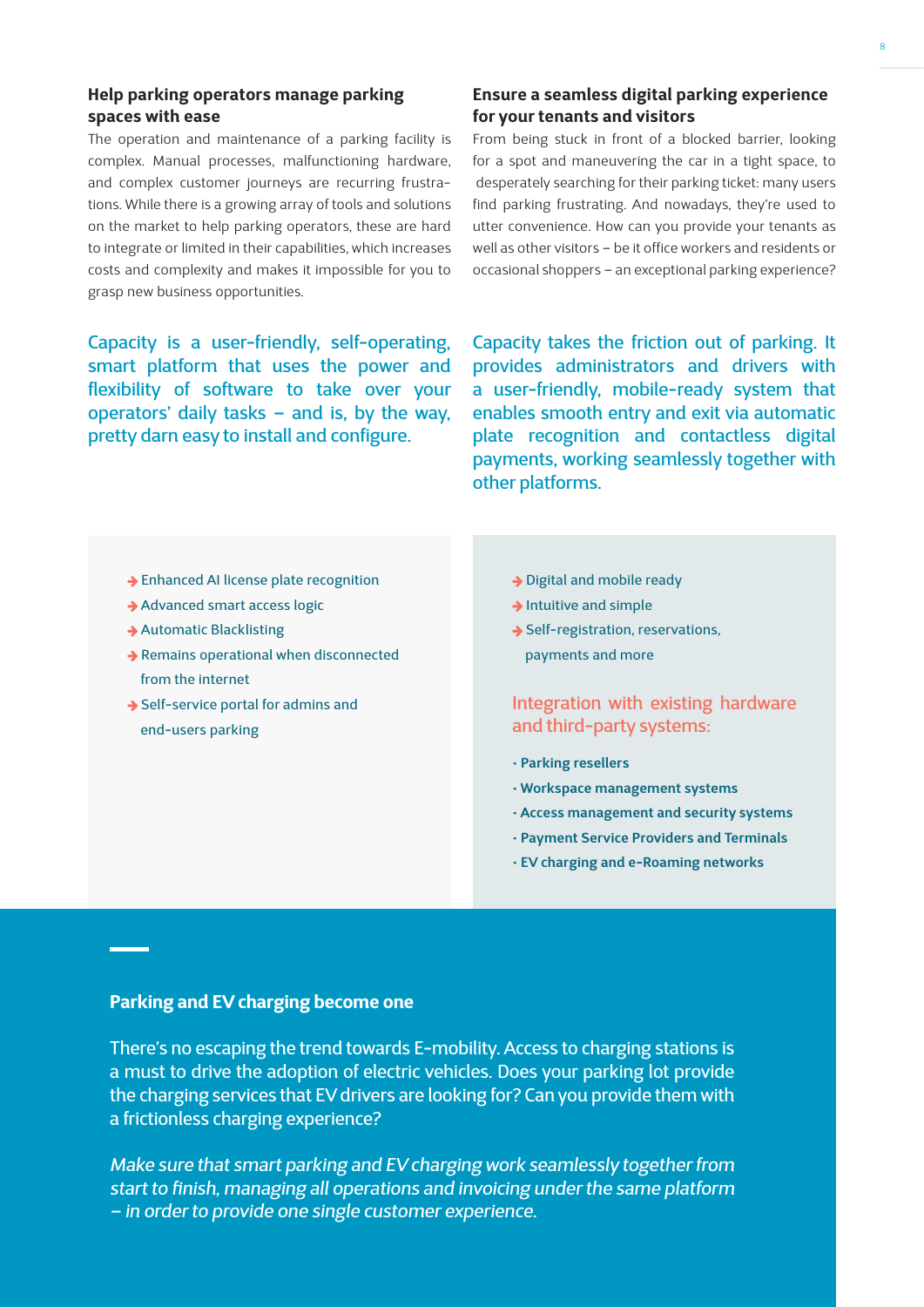# **Capacity platform: the main features**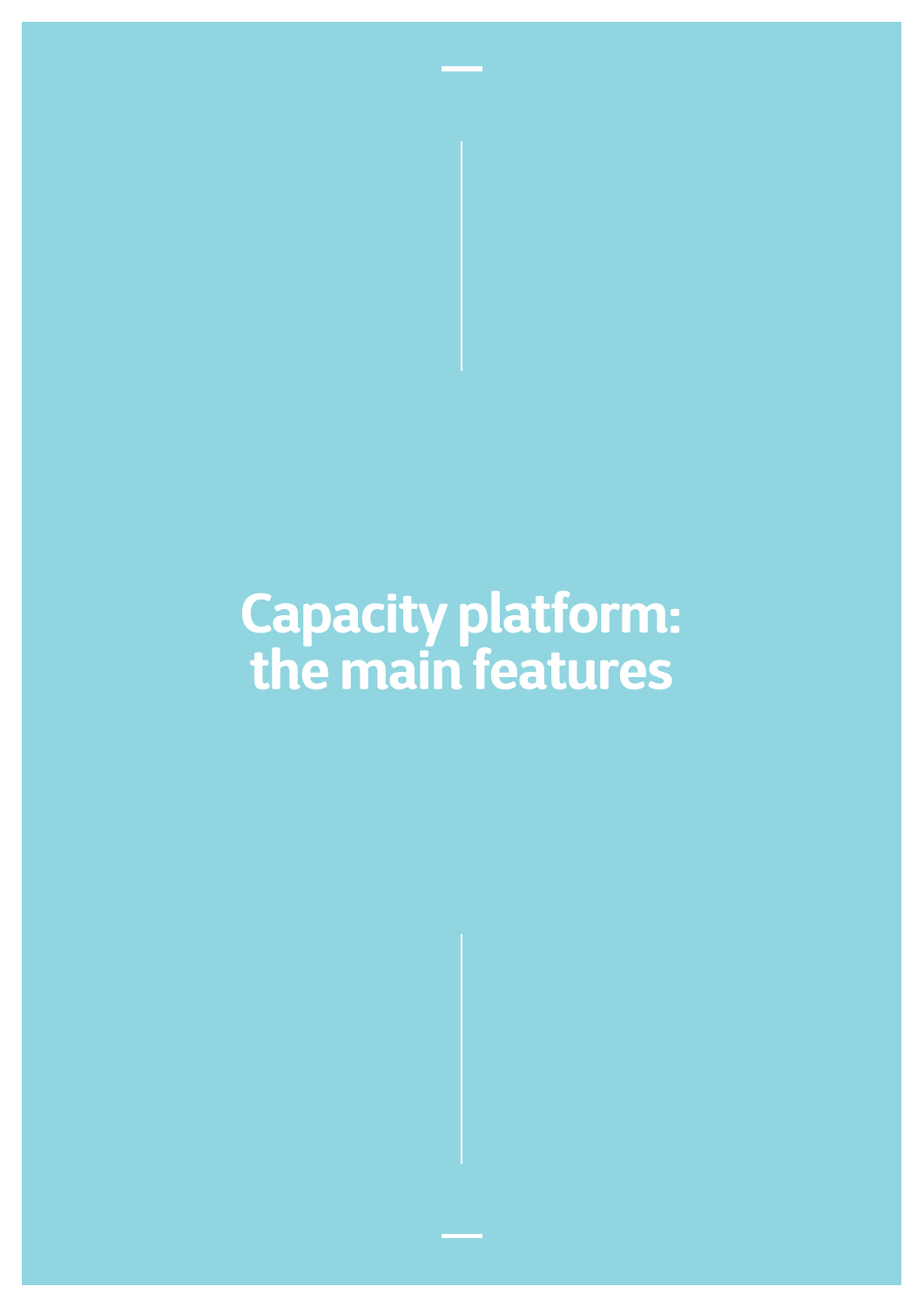**Built from the ground up, taking into account the challenges of building owners and operators, the Capacity platform redefines the parking management system, providing you with the following features:** 

#### **Smart parking allocation**

Automatically allocates parking space based on supply and demand and the hierarchy of the different drivers, intelligently assigning and distributing parking spots across users.

#### **Dynamic capacity**

Allows users or tenants to automatically reduce or expand their rental agreements on a 'pay-per-use' basis, and self-corrects if rented spots become available again.

#### **Intelligent digital access controls**

Manages parking access without any intervention via AI-driven ANPR technology and the MyCapacity App. Smart access rules allow or deny access, redirect drivers to other locations, or automatically blacklists users that do not comply with the established rules.

#### **Real-time management and insights**

Provides users with a single place to manage all their parking locations, rental agreements, capacity, access, and prices in real time, with reports and dashboards that show overviews of occupancy, revenue, and trends, to generate powerful insights.

#### **MyCapacity App**

Lets users manage their information, check parking occupancy, start EV charging sessions, make reservations, pay and control hardware with just one click or swipe.



#### **Smart EV charging integration**

Ensures frictionless management of EV charging. From reserving an EV charging spot and getting charging notifications to payments and invoicing: everything is managed from the Capacity portal and app, together with all parking-related activities.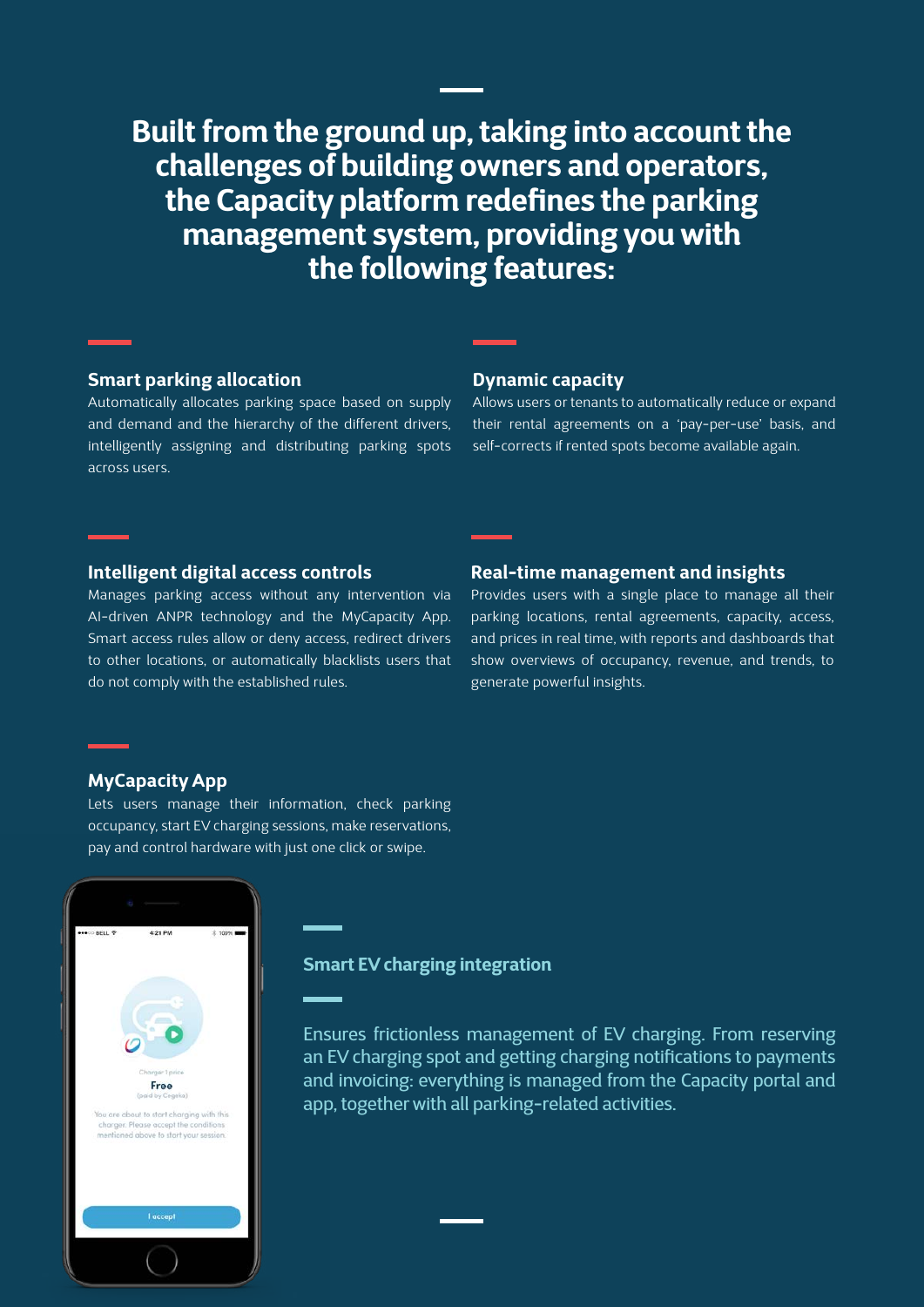## **CAPACITY: the technology**

The Capacity platform is a user-friendly cloud-based platform that brings together state-of-the-art technology and partners into one single, open ecosystem.

#### **Cloud-based**

Since Capacity runs in the public cloud, it can be developed and managed without extra investments in complex hardware. It also means that you pay per use, and can scale as you grow. The license fee model is straightforward and transparent, without hidden costs.

#### **Hardware-agnostic**

Designed from a digital-first perspective, the Capacity platform does not rely on specific hardware suppliers and can connect to almost any device.

#### **Open and ready to integrate**

Capacity works seamlessly together with existing hardware providers (barriers, cameras, etc.) and with 3rd-party systems. Existing integrations include:

- 3rd party parking resellers, generating commercial demand of your assets and bypassing the taxation coming from new parking regulation in urban areas
- Workspace management systems, allowing parking space reservation along with a desk or meeting room
- Access management and security systems with badges, QR codes, and similar
- Payment Service Providers and Terminals
- EV charging providers, Mobility Service Providers (MSPs), and e-Roaming networks
- All open parking hardware providers



#### **User-friendly**

The Capacity platform is designed and developed to offer a frictionless user experience, on any device. It's easy to set up, in no time (only 15 minutes!). Once it's live, the platform is self-explanatory and largely autonomous. From self-registration, reservations and payments (end-users), to capacity planning (operators): anyone involved can use it without the need for complex manuals or training.

#### **Smart logic and artificial intelligence: examples**

- **1.** A proprietary **AI license plate recognition**  algorithm that is able to identify and classify drivers with 99% accuracy
- **2. Advanced smart access logic** that avoids drivers from being stranded at entry or exit
- **3. Automatically blacklists** drivers that violate parking or access rules configured by the owner
- **4.** Parking brain can continue operating autonomously when disconnected from the internet (**IoT edge**)
- **5.** Administrator and end users have access to their **self-service portal** where they can easy change their preferences, manage their information, and get access to advanced features such as reservations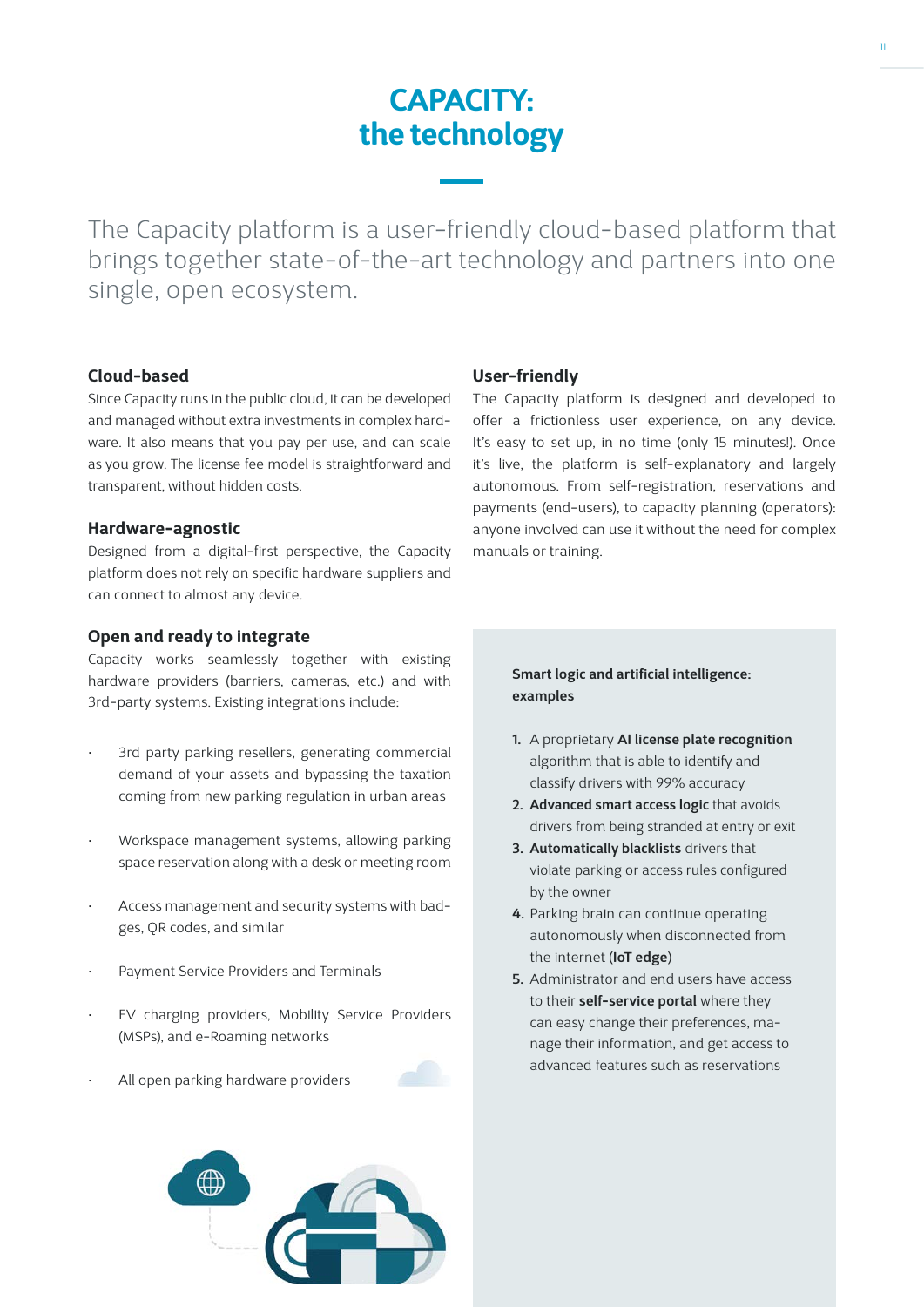## **The power of an ecosystem**

 $\overline{\mathcal{O}}$ 

The Capacity platform is a digital ecosystem or 'hub' that brings together

12

Q

Ò

 $\blacklozenge$ 

**- state-of-the-art technology: from cloud computing and edge computing all the way to Data Insights, AI and the systems of third-party providers**

**- multiple experts in various fields: apps, tech and IT, mobility, etc.**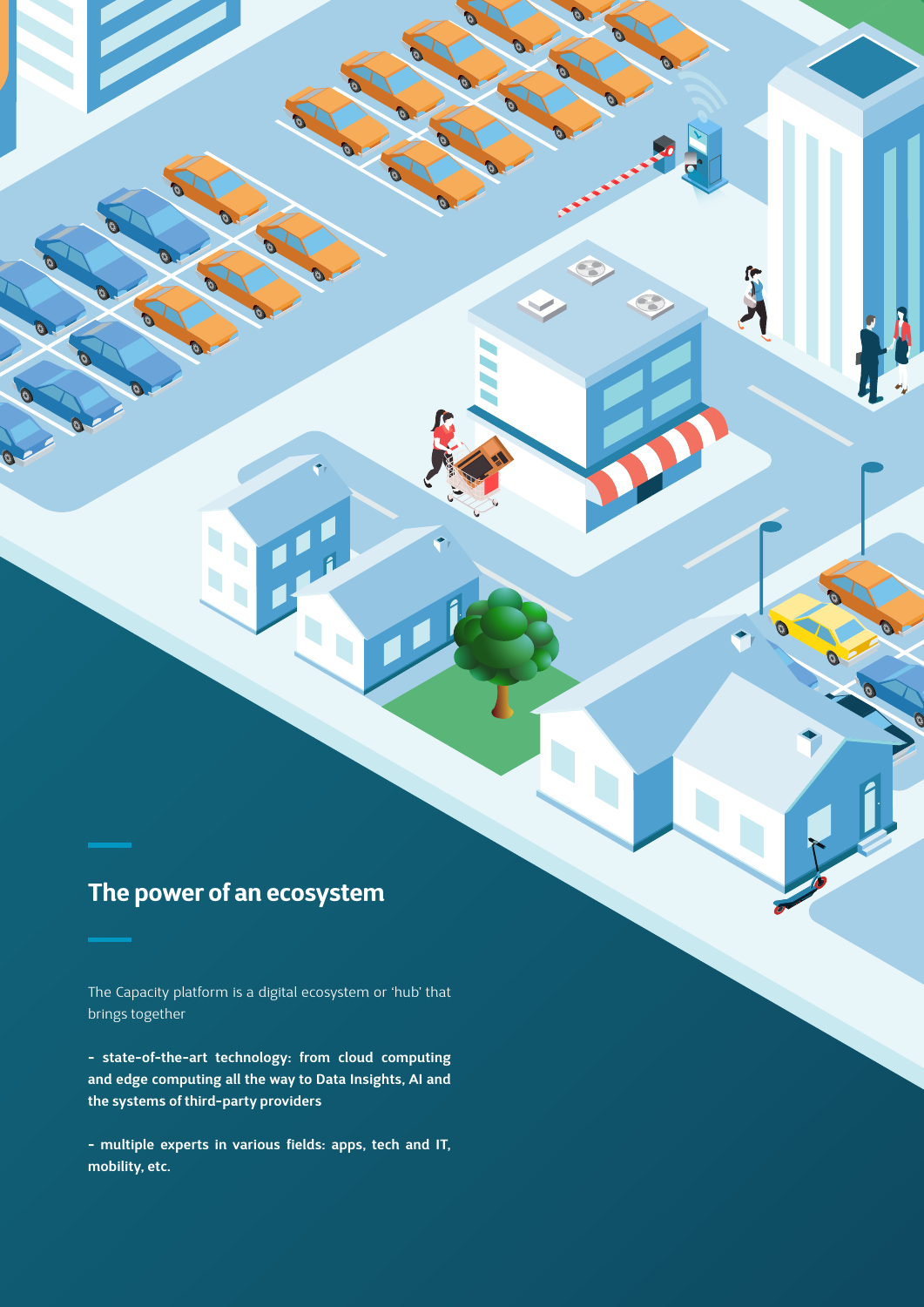## **How can you benefit from CAPACITY?**

Whether you own parking lots, operate them, or use them, as a tenant or occasional driver: Capacity is sure to offer a abundance of benefits:





#### **Building owners**

Manage parking space flexibly to make more money from your assets, accommodate EV charging services and other modes of transport, ensure an exceptional user experience and make your operators' lives easier, all controlled from the same platform.

#### **Building operators**

Do away with manual processes, faltering hardware, and complex software: let Capacity autonomously manage parking space reservations, access management, blacklisting, EV charging, payments, registrations, and more.





#### **Real estate occupiers/tenants**

Ensure you always have the parking spaces you need, allocate your rented spots flexibly, get access to services like EV charging and reservations, and gain insights into your parking usage and trends.

#### **End users**

Provide end-users with an exceptional parking experience: help them reserve their spot or easily find the spot they need, get smooth access, update their driver details, charge their EV vehicles, and pay cashless for all services – all in one app.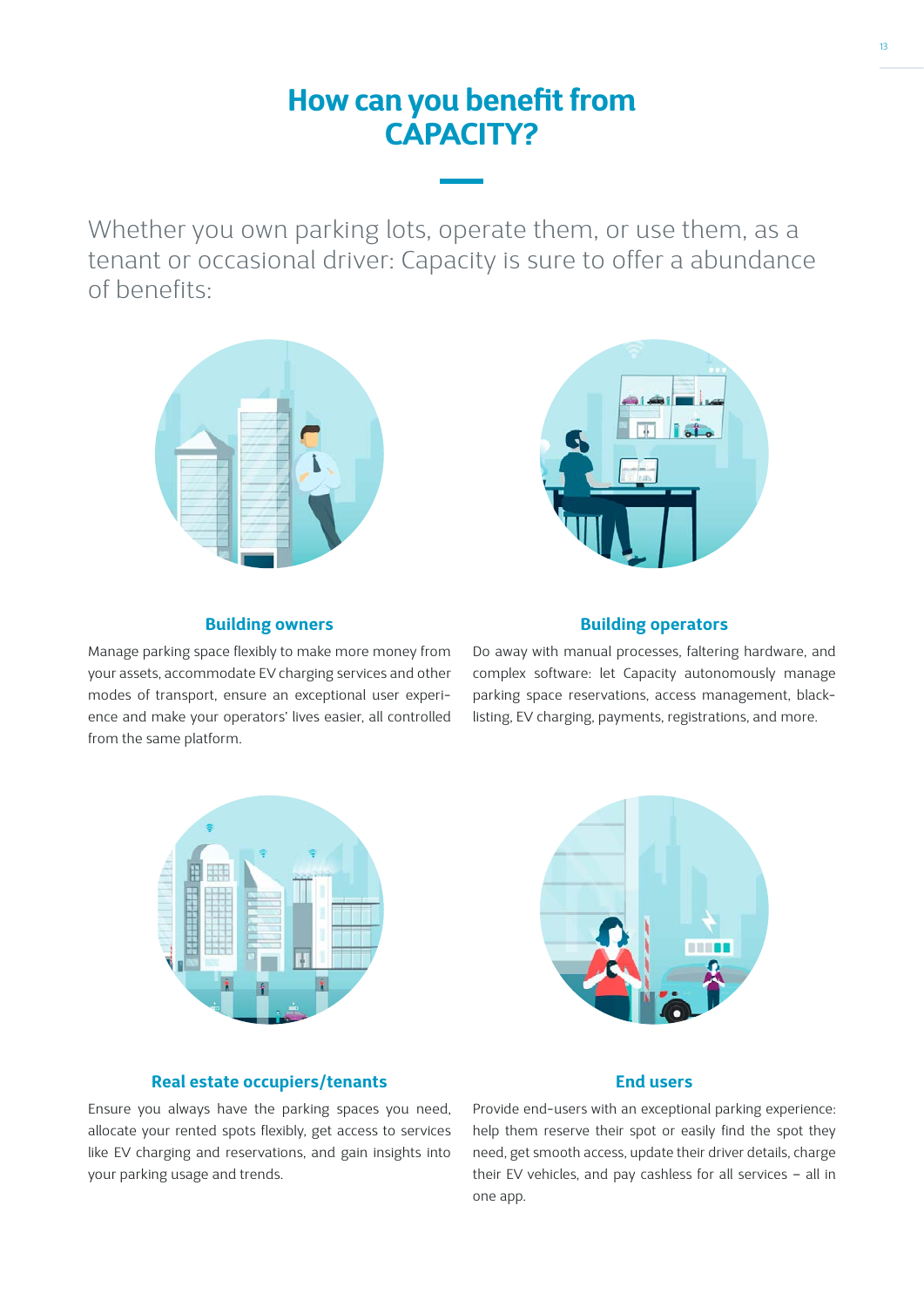## **Why Cegeka?**

**We combine experience with a continuous quest to learn.** Our mobility team has been developing successful solutions for **leading players in the parking industry** for years. Our experts incorporate that market know-how with more than 25 years of experience in **complex IT solutions** and a continuous focus on learning about the very latest technologies.

#### We like to work *with* you

As a family-owned, no-nonsense company, we prefer working in close collaboration with your team. Even long after the go-live of the Capacity platform, you can rely on round-the-clock **24/7 assistance** from a dedicated and multi-lingual team.

#### We make IT work (but think beyond it)

We're not too keen on innovation for innovation's sake. Aiming for business impact above all, we are **pragmatic, focusing on results** and delivery in both the short and long term.

Cegeka implemented the Capacity platform for the Corda technology campus in Hasselt, Belgium. The result? A great parking experience and time and money savings. Read the story.

> *"The Capacity Platform can be integrated perfectly with third-party tools. This is crucial, because cooperation is central to our campus."*



ANJA VERSTREPEN - FACILITY MANAGER AT CORDA CAMPUS

Contact our mobility experts to learn how the Capacity platform can help you future-proof your parking assets